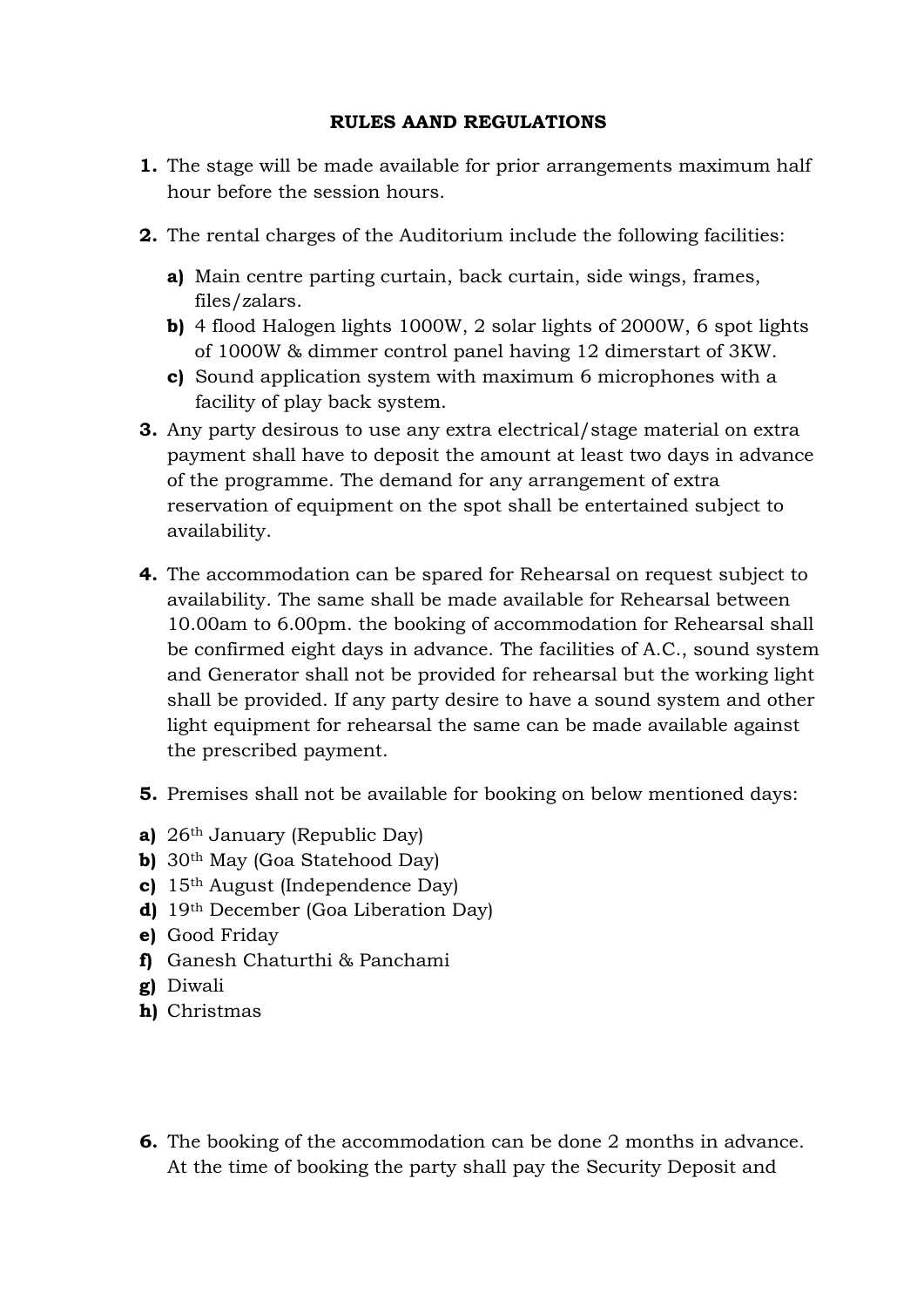prescribed rent. The Security Deposit shall be refundable to the party after receipt of application for refund within 8 day subject to condition that no damage is caused to Ravindra Bhavan property during the performance. Incase of any such damage the amount shall be recovered from the Security Deposit.

- **7.** Any request from party for preponement or postponement shall be treated as cancellation as per clause (9).
- **8.** If for any reason the party intends to cancel the booking of any accommodation, they can do so, subject to recovery by deduction of cancellation charges as follows:-

| a) Cancellation 30 days before the date of programme                     | $-20%$  |
|--------------------------------------------------------------------------|---------|
| <b>b)</b> Cancellation between 29 and 15 days                            | $-40%$  |
| c) Cancellation between 14 and 7 days of the date of programme           | $-60%$  |
| <b>d</b> ) Cancellation between 6 and 1 day before the date of programme | $-100%$ |

## **Note: while calculating the above days, date of programme shall not be counted.**

- **9.** No subletting of accommodation is allowed. In case of any change in the category of programme, it shall be treated as cancellation of the booking and the charges prescribed for fresh booking shall be levied.
- **10.** The party should produce the following documents at the time of booking or at least four days prior to the programme date of applicable:-
- **a)** Permission of the writer/producer.
- **b)** Licence/Alvara from the Mamlatdar of Margao, Goa.
- **c)** Advertisement Board display licence from the Margao Municipal Council. Incase of any objections regarding a,b,c above the Ravindra Bhavan shall not be responsible for any compliance.
- **d)** NOC for use of amplified sound from competent authority incase of outdoor programme.
- **e)** The sale of tickets through the person managing the ticket counter in the Ravindra Bhavan Complex shall be availed of maximum 08 days in advance of the performing date.
- **f)** Public performing Licence for music has to obtain NOC as per the copyright Act 1957. Ravindra Bhavan, Margao will not be responsible for any violation of the above act or any compensation sought/clamied towards violation of the same.
- **11.** The advertisement board of the programme can be displayed 15 days in advance. No boards shall be allowed to be displayed at the Ravindra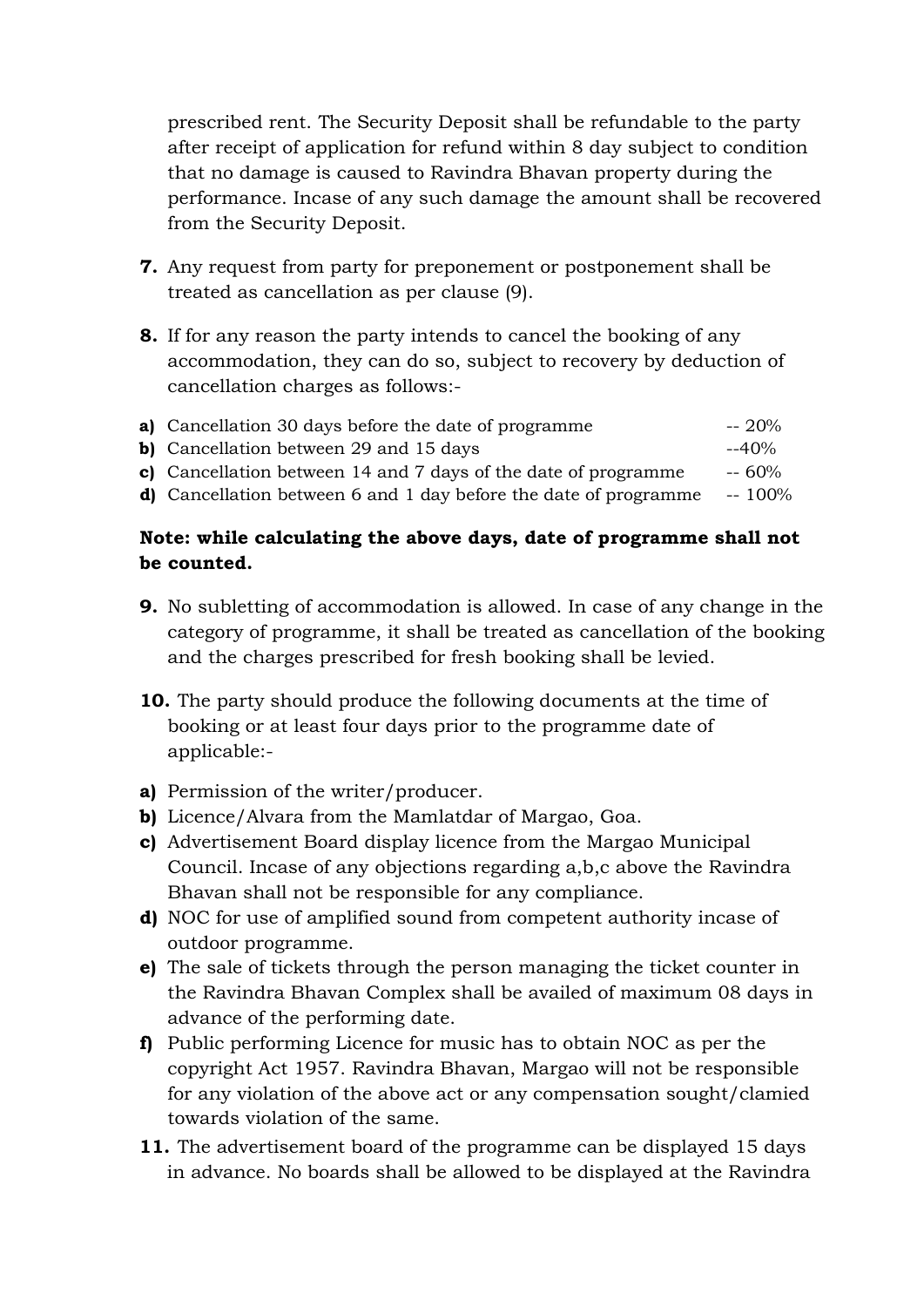Bhavan Margao complex. No nailing or pasting on the walls of the complex shall be allowed. No person shall be allowed to remove any existing fixture form the complex. If the party desires to have its own advertisement board, they can do so, provided the size of the said board should be  $4" \times 2^{1/2"}.$ 

- **12.** Sale of tickets and ushering for the programme shall be the responsibility of the hiring party at their cost.
- **13.** The party may bring any materials/equipments/exhibits etc for the performance/displayed, at their own risk, however, it should be entered in the office register maintained by the Security Official on duty. Similarly while taking back the material the same needs to be recorded in outgoing Register maintained at the Security Counter.
- **14.** The parties booking accommodation shall remove their materials from the auditorium no sooner the show is over. Incase they failed to do so, the materials shall be removed by the Ravindra Bhavan at the cost of the concerned party by deducting the charges from their Security Deposit. Similarly, if such material remains unremoved even after 1 day of the date of programme, all such materials shall stand forfeited without any intimation and subsequently shall be disposed off as unclaimed property.
- **15.** 15 seats in Pai Tiatrist Joao Augustinho Fernandes Auditorium from seat A-5 to A-19 shall be kept reserved for the Ravindra Bhavan as marked in the chart. The authorized entry passes for these seats will be issued by Ravindra Bhavan, Margao separately without any reference to the party. These authorized entry passes will have to be honoured by the party.
- **16.** The hiring parties shall be supplied of one copy of sitting plan/chart free of cost. If the party intends to have extra copies, the same shall be supplied on payment of Rs.10/- per plan/ chart.
- **17.** On account of any defective chair/seat in the auditorium no deduction in rental charges shall be made. The exact number of such chairs can be ascertained from the Theatre Manger.
- **18.** The accommodation shall not be made available for marriage, religious ceremonies and political party meetings.
- **19.** No fireworks will be allowed in the Ravindra Bhavan Margao.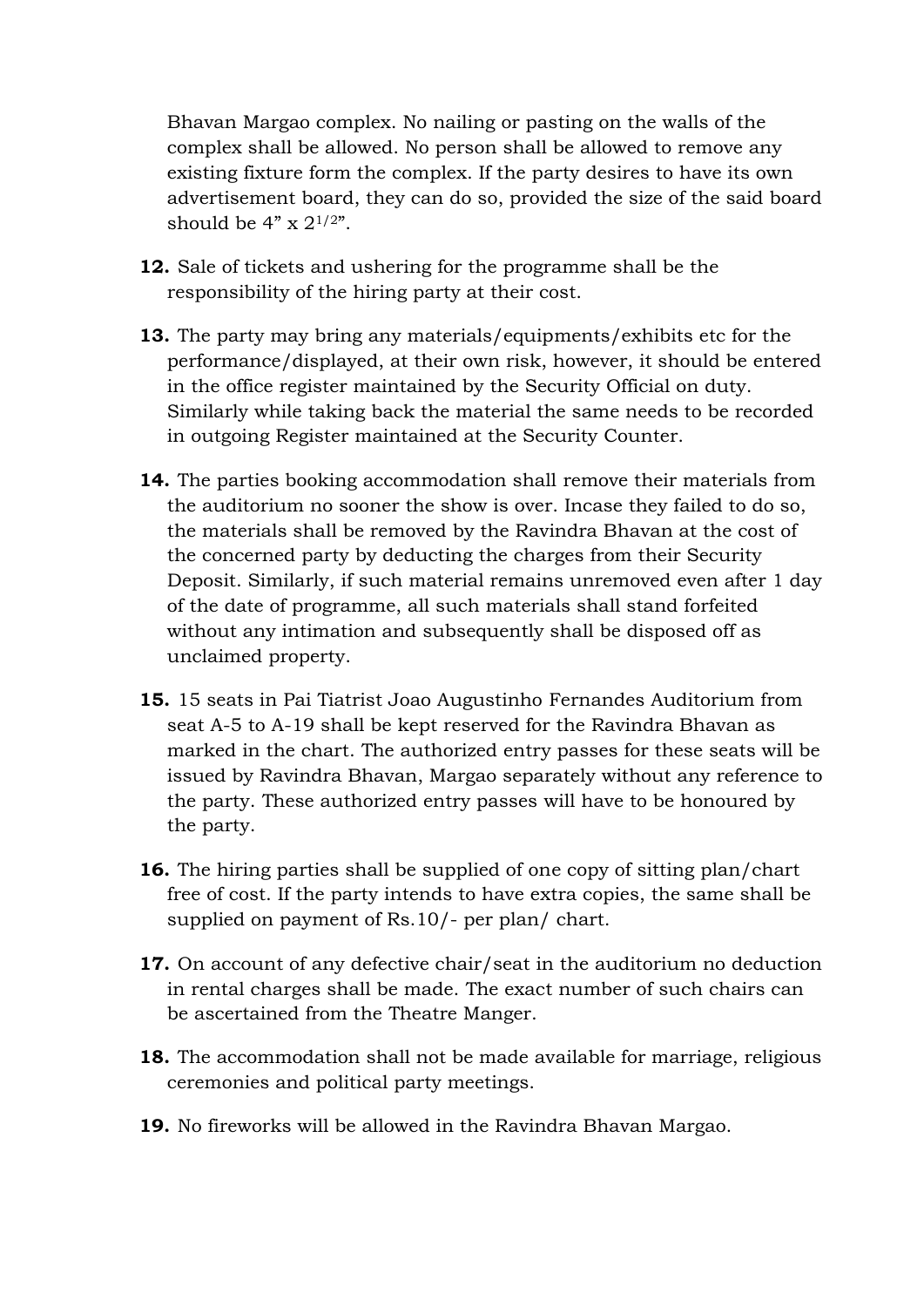- **20.** Cooking as well as consumption of alcoholic drinks are strictly prohibited in the premises of Ravindra Bhavan complex. Similarly, no eatables or drinks of any kind shall be allowed inside the auditorium.
- **21. A)** The party booking the accommodation shall have to make their own arrangements to check the tickets at the entrance of the auditorium in case it is a ticketed programme and person checking the entrance shall remain present till the end of the show so that no unauthorized person shall be allowed to go in. The party booking the accommodation shall be responsible to make the necessary arrangements of police bandobast etc if required.

**B**) It will be the responsibility of the hiring party to see that the show starts on time i.e. the time mentioned in the booking form. The timing shall not be changed unless it is approved by the Ravindra Bhavan.

**C)** Hiring parties or their representative shall remain present in the complex till the end of the show.

**D)** The charges for the additional hour should be on Pro-rata basis, subject to availability of accommodation.

- **22.** Whenever any booking is done for any programme where Ravindra Bhavan feels the necessity of deputing extra security staff for controlling traffic or entry gates in respect of prohibiting eatables and drinks in the Ravindra Bhavan, extra security guards will be deployed for services and the expenditure thereof will be recovered from the hiring party. Similarly it shall be the responsibility of the hiring party to make an announcement/appeal at the beginning and also during intermission not to carry any eatables, drinks and also smoking inside the auditorium.
- **23.** The Ravindra Bhavan reserves the right to cancel the booking done by any party if that particular date is required by the Government or by the Ravindra Bhavan for their programme, without assigning any reason. In such circumstances, the Ravindra Bhavan shall refund the accommodation rent & Security Deposit paid by the party. And no extra compensation shall be paid.
- **24.** If the programme is cancelled for any technical reasons on the part of the Ravindra Bhavan, only the rent paid by the party shall be refunded and no extra compensation shall be paid.